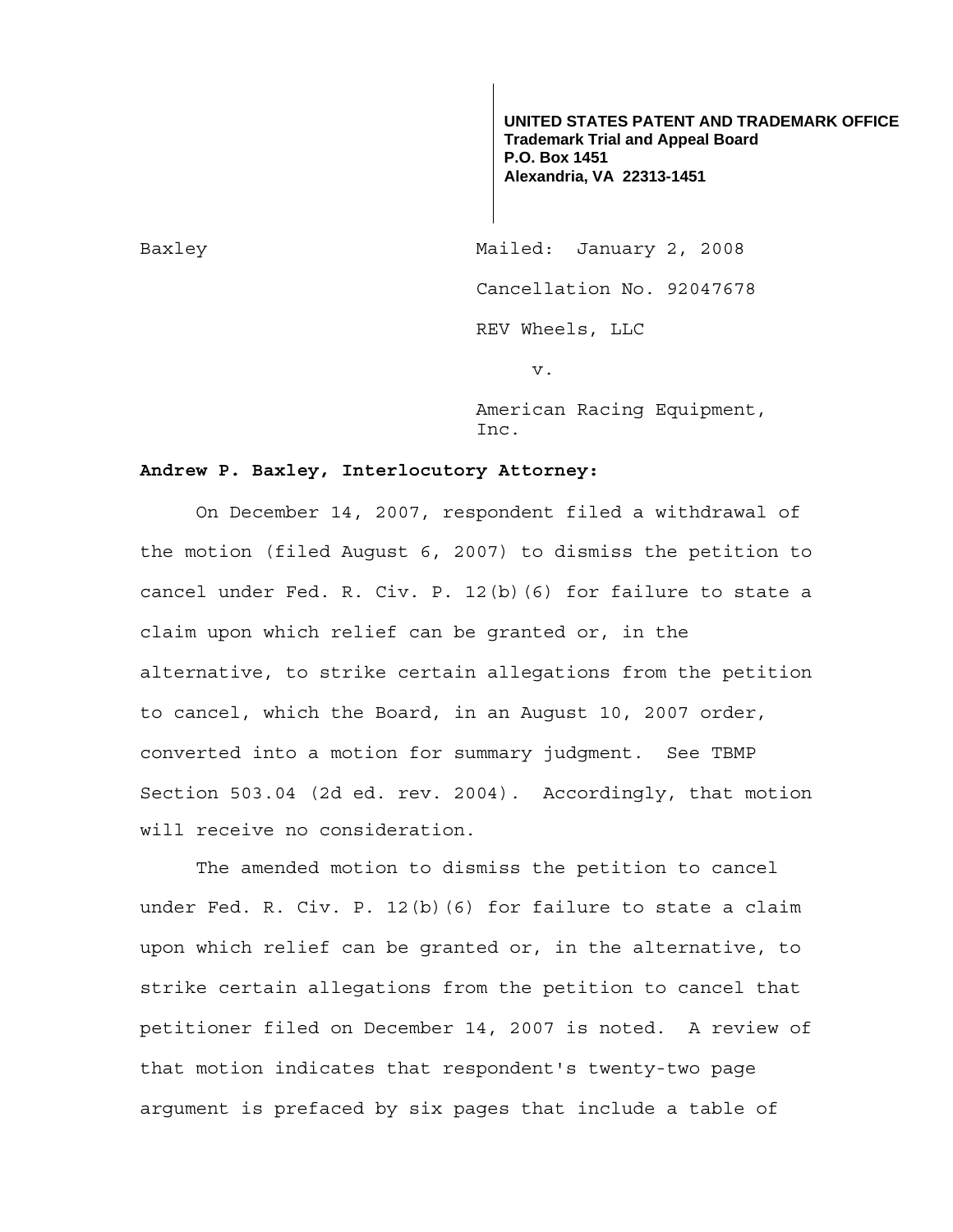## **Cancellation No. 92047678**

i<br>L

contents and a table of authorities. Trademark Rule 2.127(a) states, in relevant part, as follows: "Neither the brief in support of a motion nor the brief in response to a motion shall exceed twenty-five pages in length in its entirety, including table of contents, index of cases, description of the record, statement of the issues, recitation of the facts, argument, and summary."

When the number of pages in the preface are added to the number of pages in the argument, opposer's brief exceeds the twenty-five page limit for briefs in support of, or in opposition to, motions before the Board. The Board will not consider briefs in support of or in opposition to motions that exceed the page limit, nor will the Board dissect a party's brief to bring it within the allowable page limit. $^{\rm 1}$ See *Saint-Gobain Corp. v. Minnesota Mining and Manufacturing Co.*, 66 USPQ2d 1220, 1222 (TTAB 2003).

Inasmuch as respondent's brief in support of its amended motion to dismiss the petition to cancel under Fed. R. Civ. P. 12(b)(6) for failure to state a claim upon which relief can be granted or, in the alternative, to strike certain allegations from the petition to cancel exceeds the

2

 $^1$  The page limit for briefs on motions is for the Board's convenience and is intended to prevent the filing of unduly long briefs. This limit cannot be waived by action, inaction or consent of the parties. See *Saint-Gobain Corp. v. Minnesota Mining and Manufacturing Co.*, 66 USPQ2d 1220 (TTAB 2003).